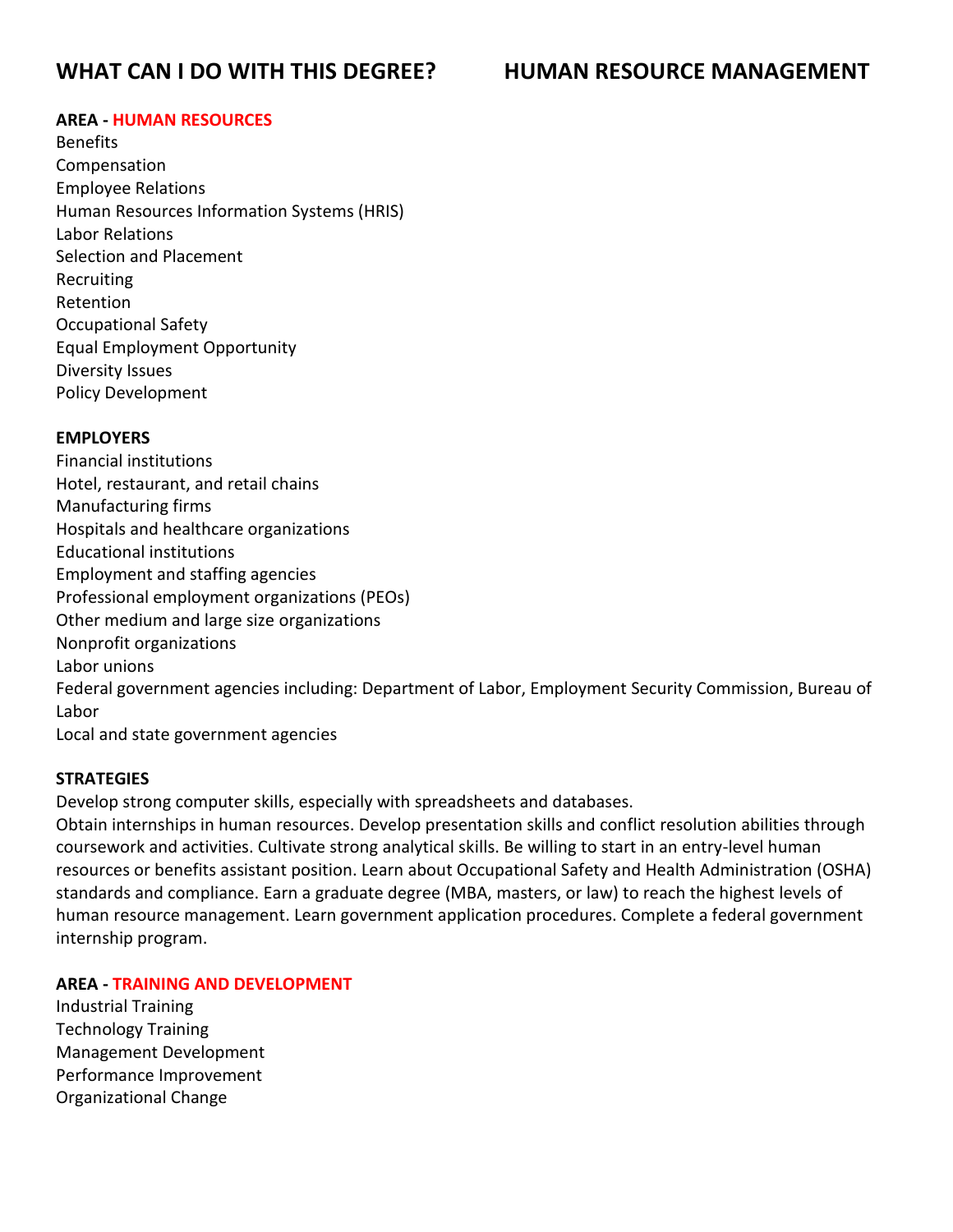# **EMPLOYERS**

Corporate universities Consulting firms Manufacturing companies Retail and customer service industries Restaurant and hotel chains Business and industry training facilities Educational institutions

# **STRATEGIES**

Obtain related experience through internships and part-time or summer jobs. Develop the ability to comprehend operational systems and to process new information quickly. Acquire current knowledge of issues in technology, industry, and business education through professional association journals. Develop solid knowledge of the content area being addressed in training. Be prepared to start working in another area of human resources before moving into a training position. Learn about Occupational Safety and Health Administration (OSHA) standards and compliance. Learn about International Organization for Standardization (ISO) criteria.

# **AREA - NON-PROFIT**

Development Volunteer Coordination Programming Administration

# **EMPLOYERS**

Community agencies Healthcare organizations Private foundations

# **STRATEGIES**

Volunteer in community development projects or with an organization of interest. Take on leadership roles in campus organizations. Learn how to administer a budget through coursework or volunteering. Develop planning skills. Obtain an internship in fund-raising or related field.

#### **AREA - LAW**

Arbitration and Mediation Labor Relations Employment Law

#### **EMPLOYERS**

Law firms Large corporations Government agencies Public interest legal agencies

# **STRATEGIES**

Obtain a law degree. Join a debate team and participate in mock trial.